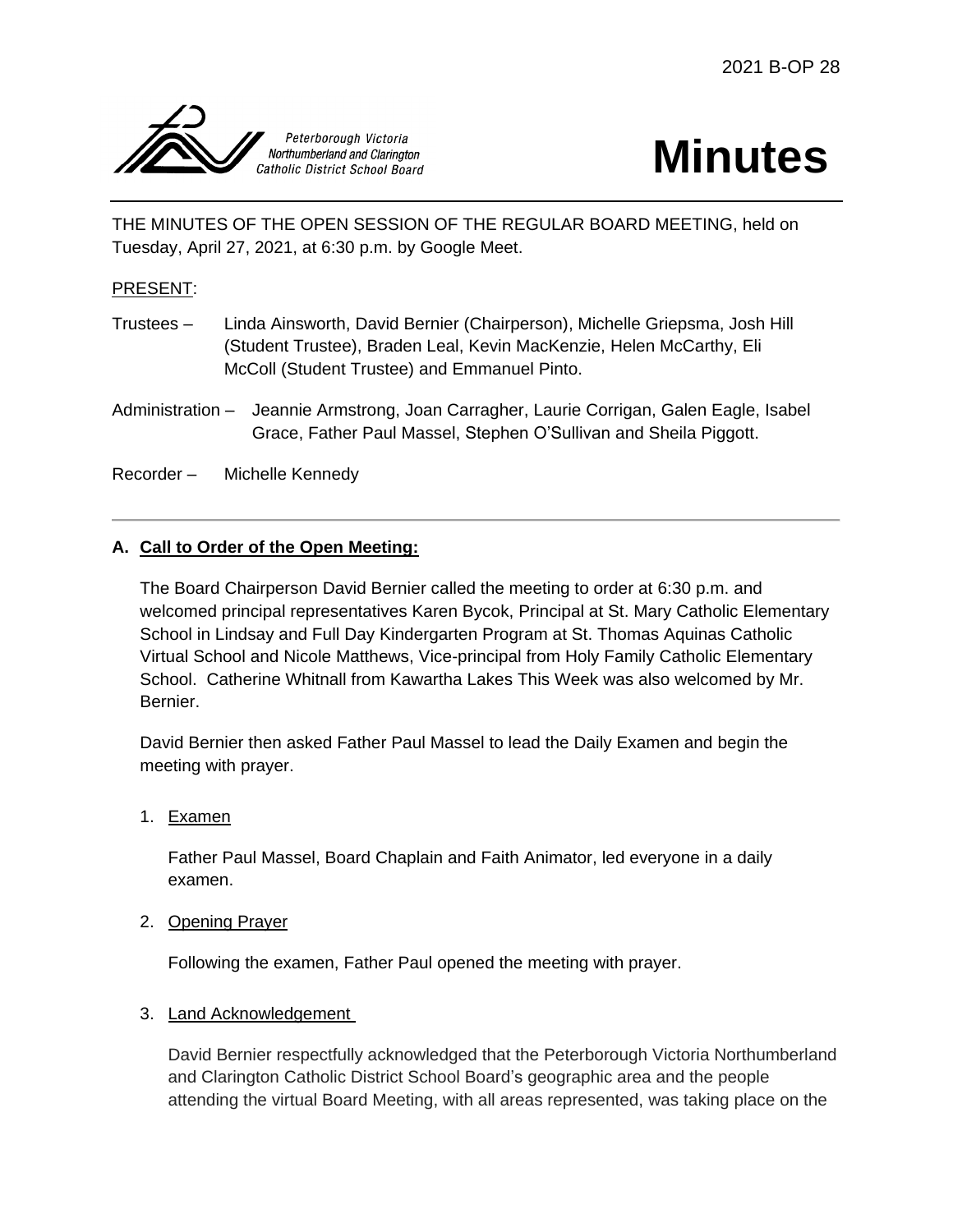treaty and traditional territory of the Mississauga Anishinaabeg.

## 4. Singing of the National Anthem

The National Anthem was sung by Father Paul Massel.

# 5. Approval of the Agenda

**MOTION:** Moved by Linda Ainsworth, seconded by Emmanuel Pinto that the Agenda be approved.

Carried.

#### 6. Declarations of Conflicts of Interest

There were no of conflicts of interest declared.

7. Approval of the Minutes of the March 23, 2021 Regular Board Meeting.

**MOTION:** Moved by Braden Leal, seconded by Linda Ainsworth

that the minutes of the March 23, 2021 Regular Meeting be approved.

Carried.

8. Business Arising Out of the Minutes.

There was no business arising from the minutes.

#### **B. Reports from the Office of the Director and Student Trustees:**

1. Report from the Director of Education.

Joan Carragher gave the Director's Report, which included the following points:

- Effective April 19, all students and staff in the board transitioned to virtual learning. Technology, including internet hotspots were distributed to those who required it and a family resource package was distributed with information on how to call for technology assistance. Staff were supported with voluntary professional development to assist in the transition.
- Students with special education needs who are not able to engage in online learning and the staff who support them are attending class in person in thirty out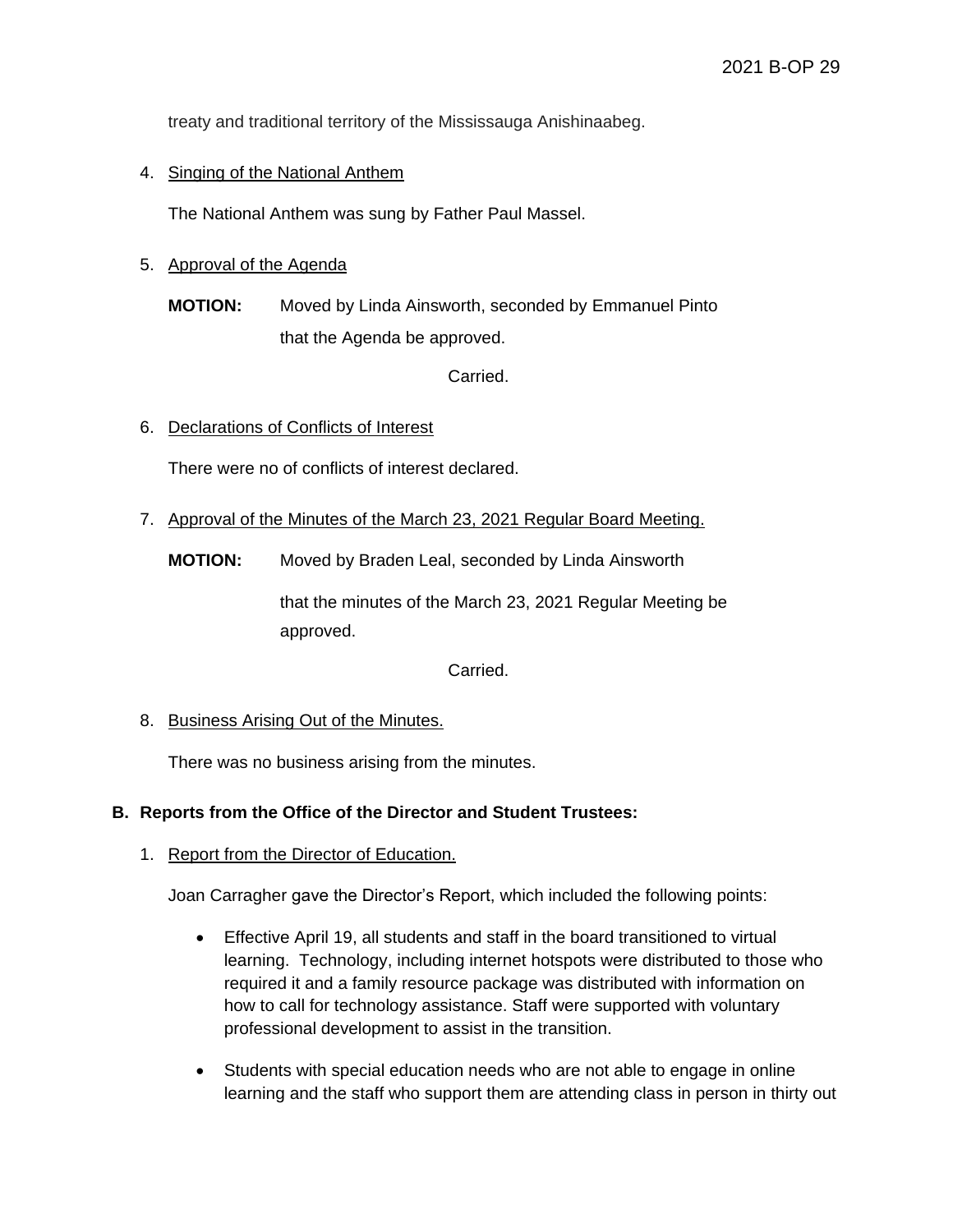of our thirty-six schools

- Board Employees who met Ministry provided criteria were eligible to receive COVID-19 vaccination. Approximately 700 letters were provided to staff who are special education workers and those who support students with complex needs.
- Targeted voluntary asymptomatic testing clinics have been held at four school sites so far. The next clinic will be available at St. Stephen Catholic Secondary on May 1 and May 8 for families who attend schools in the Clarington area.
- Plans are proceeding for a PVNCCDSB K-12 virtual school for next year. 600 students have been registered and Human Resources will be working to staff the virtual school in the coming weeks.
- Easter Mass was celebrated virtually system-wide on April 8. Thank you to Bishop Daniel Miehm and Father Paul Massel for arranging a beautiful Mass. Weekly morning prayer sessions for all board staff continue virtually on Wednesdays with Father Paul and are well-attended.
- Dr. Joti Samra was the guest speaker at the Catholic Leadership Development Series held on April  $22^{nd}$ . Her topic of wellness during this challenging time was well-received by the numerous attendees.
- We look forward to the Catholic Education Week celebrations from May 2nd through May 8th, including the Catholic Student Leadership Awards virtual ceremony and other online events.
- Congratulations to Trustee Linda Ainsworth, who was acclaimed as Region 9 Director for the Ontario Catholic School Trustees' Association.

Following her presentation, Joan Carragher answered questions from the trustees.

#### 2. Report from the Student Trustees.

Student Trustees Josh Hill and Eli McColl gave the Student Trustee report which included the following highlights:

- Students have shifted once again to online learning which has changed planned activities in many of the schools.
- Fortunately, some activities such as Autism Awareness Day were able to be observed. Other social justice initiatives continue despite the challenges of being at home.
- Through all of the trials of this academic year thanks were extended to everyone who continues to work to make the school year as successful as possible for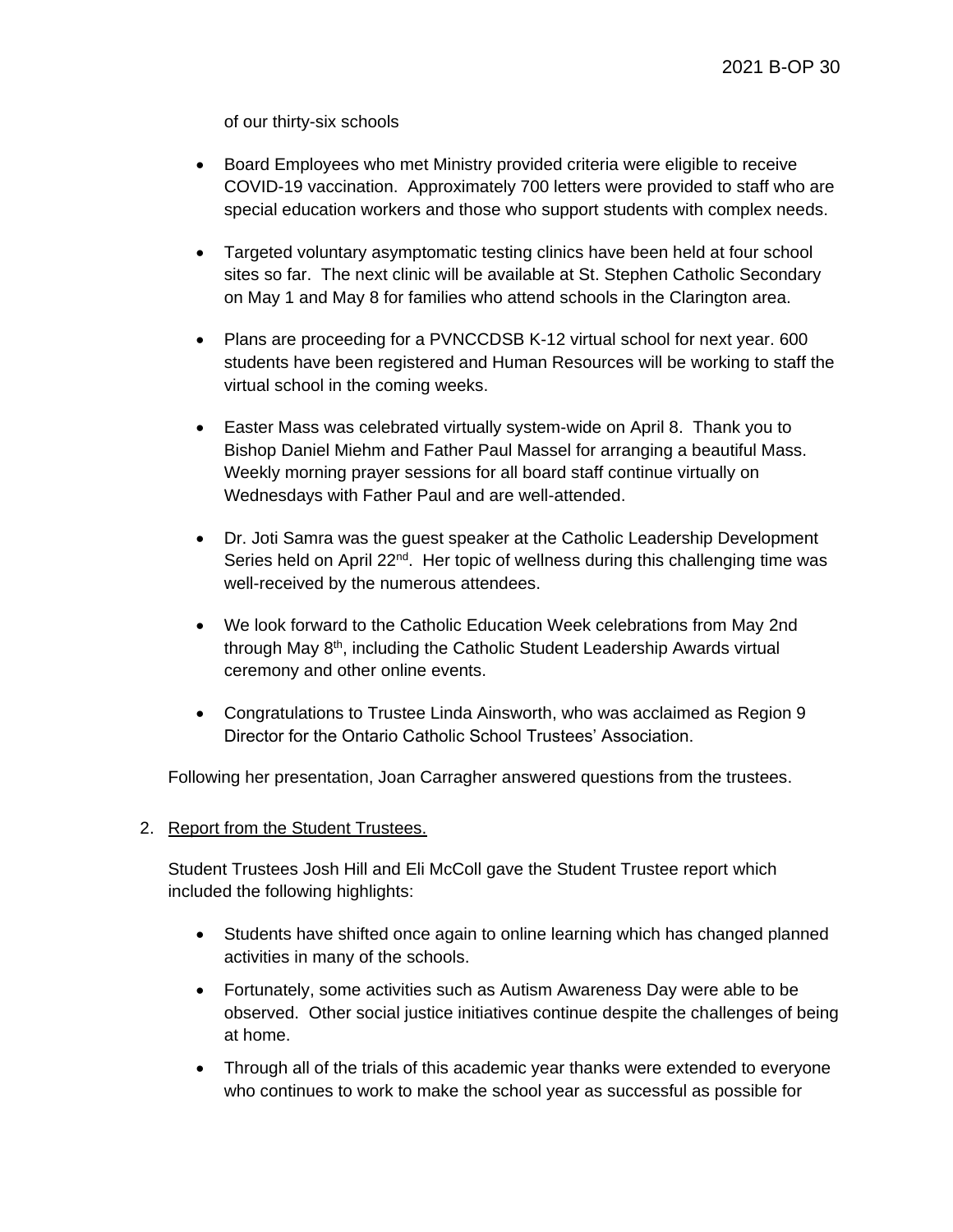students.

• The Student Council Liaison Committee met today with the purpose of electing the Junior Student Trustee for the 2021-2022 school year. There were six exceptional candidates that put their names forward. Congratulations are extended to Chevon Cadigan from St. Thomas Aquinas Catholic Secondary School who was chosen to represent PVNCCDSB students next year.

At the conclusion of the report, the student trustees answered questions from the trustees. Chairperson Bernier extended his thanks to the student trustees and the Student Council Liaison Committee for their work.

# 3. Report from the Manager of Communications.

The Manager of Communications, Galen Eagle shared system highlights from all areas of the board which included the following highlights:

- The Catholic Student Leadership awards will, once again, be held virtually through the Board's Twitter account on Wednesday, May 5<sup>th</sup>, 2021, beginning at 5:00 p.m. This event is one of the highlights of Catholic Education Week, May 2- 8. This year's theme is "Nurturing Hope".
- Holy Trinity Catholic Secondary School, St. Peter Catholic Secondary School and Holy Cross Catholic Secondary School were among the top 25 fundraisers for the Terry Fox Foundation in 2020. Collectively, the schools in the PVNCCDSB raised \$41,925 for cancer research.
- Student sibling scientists, Shreya Plassery, a current St. Catherine Catholic Elementary Student and Shawn Plassery, a former St. Catherine Catholic Elementary Student who now attends Kenner Collegiate, are set to compete in the Canada-wide Science Fair in May. They earned the chance to compete at the national level by placing in the top five at the Peterborough Regional Science Fair.
- The Canadian Mental Health Association Mental Health week is from May 3 through May 9. Students from St. Mary Catholic Secondary School visual arts class created colouring pages to promote Mental Health Week.

At the conclusion of his report, Galen Eagle invited questions and comments from the trustees.

# **C. Presentations:**

# 1. Strategic Priorities Planning

Joan Carragher, Director of Education updated the trustees on the ongoing strategic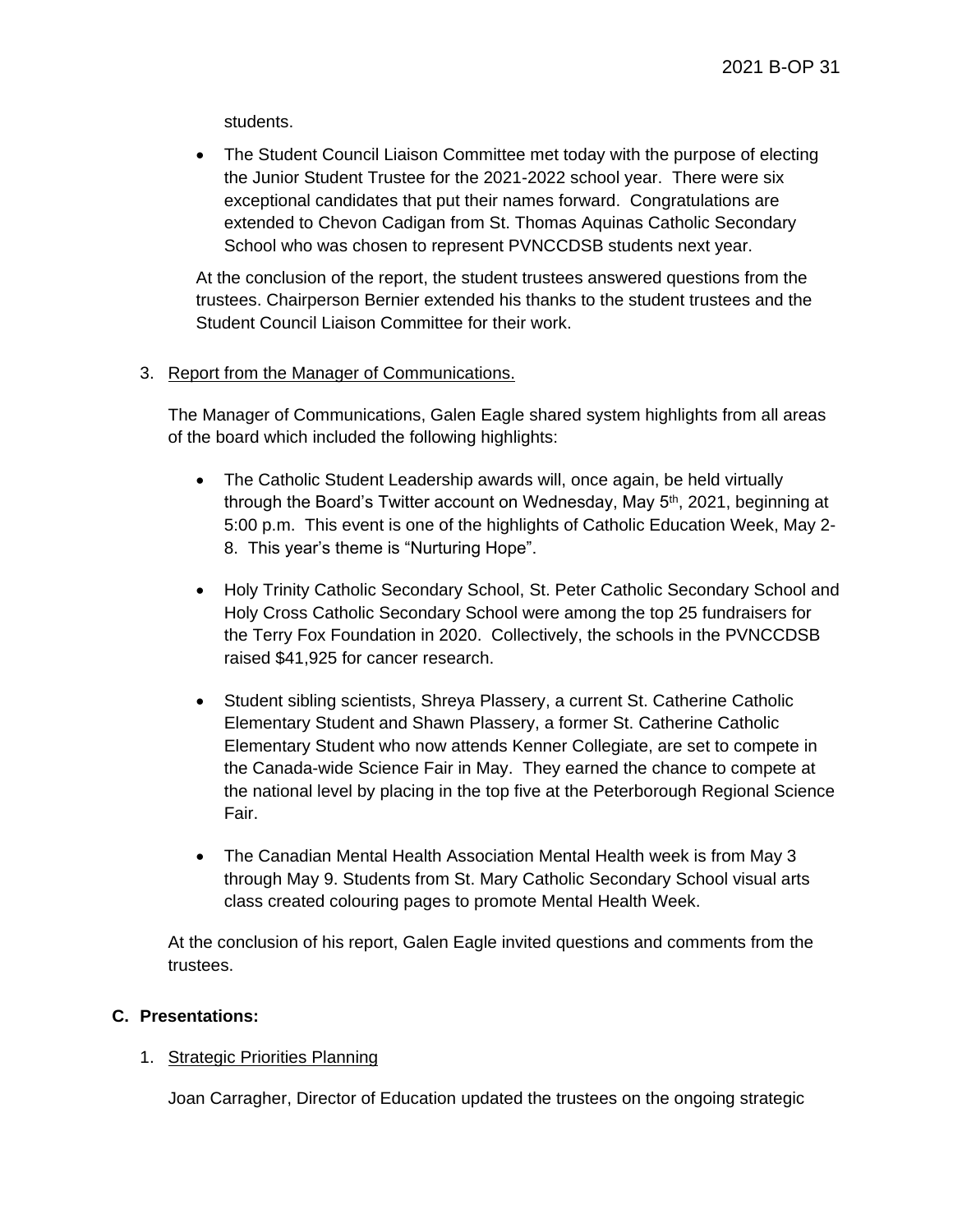priorities planning consultations that are underway. The slide show presentation reviewed the various groups which have been engaged over the last month and highlighted some of the topics that were discussed. The planning for the ThoughtExchange surveys has begun. It has been determined that there will be separate ThoughtExchanges customized for education staff, support staff, students and parents. At the conclusion of her presentation, Mrs. Carragher answered questions.

#### **D. Programs and Services:**

#### 1. Student Census and School Board Requirements under the Anti-Racism Act, 2017.

Superintendent of Learning, Jeannie Armstrong gave a slide show presentation detailing the PVNCCDSB plan for the collection of voluntary student census information. School Boards are required by the Ministry to conduct the data collection of students from K-12 which will serve to inform decisions to promote learning environments that are equitable and inclusive. Jeannie Armstrong answered questions from the trustees following her presentation.

#### **E. Business, Finance and Governance:**

#### 1. Ontario Catholic School Trustees Association (OCSTA) Open Session Report.

Chairperson David Bernier began his report by congratulating Trustee Linda Ainsworth who was acclaimed as the OCSTA Region 9 Representative. He thanked Mrs. Ainsworth for representing the Board and the trustees of the region.

David Bernier reported that there were a large number of memoranda shared with Trustees in April which included many Ministry of Education announcements. Of particular interest was information shared on April 19 about the federal budget and its impact on education. Mr. Bernier encouraged trustees to take time to read the communications that are sent.

In her Regional report, Linda Ainsworth thanked everyone for their support and congratulations. She reminded trustees of the upcoming OCSTA Annual General Meeting on Saturday, May 1 and noted the voting links will be received by email.

Trustees were also reminded that the Catholic Education Week Provincial Mass, celebrated by Cardinal Collins will be broadcast on May 5 at 11:00 a.m.

#### 2. STSCO Governance Committee Report.

Board Chairperson, David Bernier reported on the STSCO Governance Committee Meeting that was held on March 31, 2021, which included a budget update and service updates. Communications regarding walk zones will be sent out to affected families at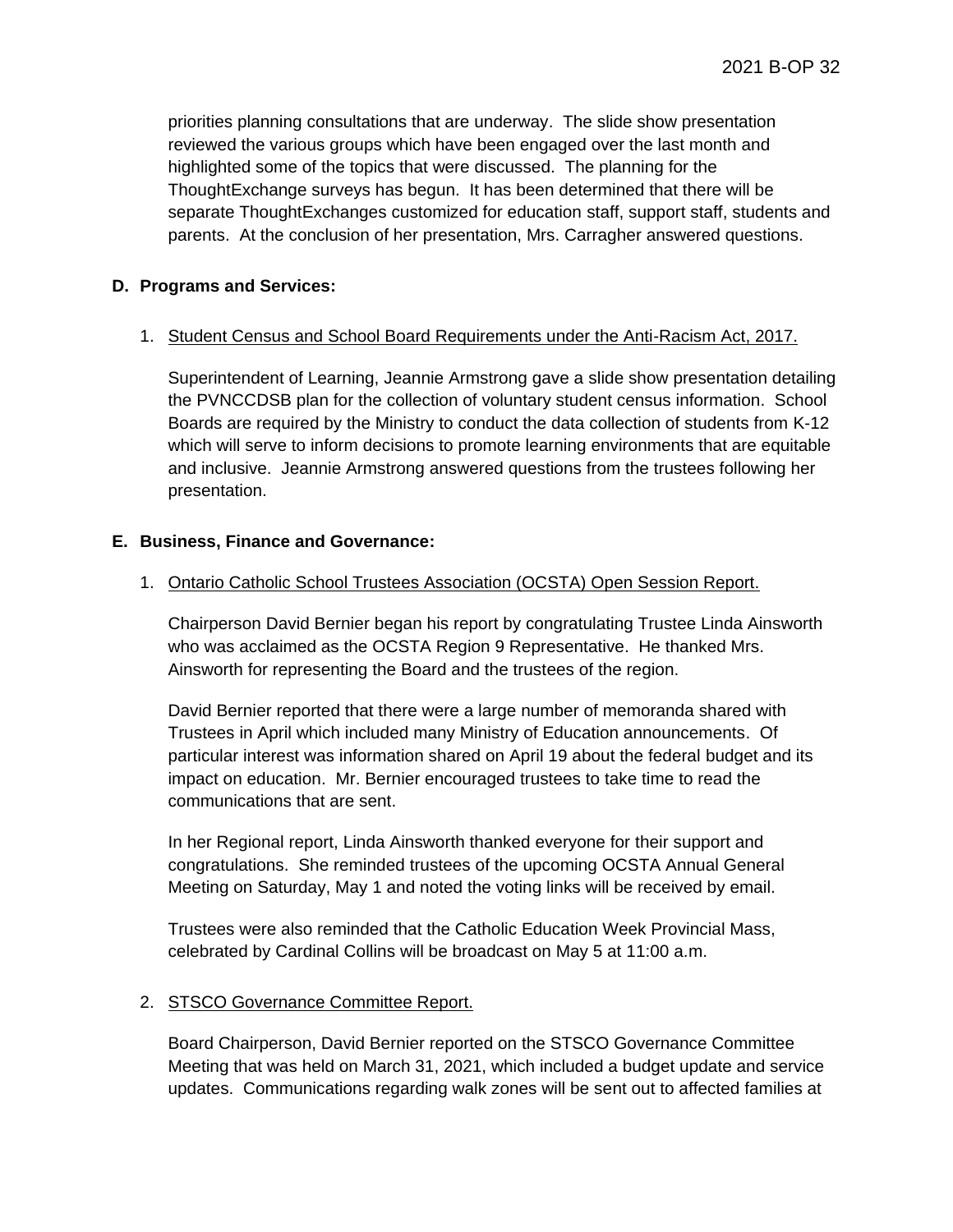St. Theresa Catholic Elementary and St. Peter Catholic Secondary School.

# **F. Human Resources:**

#### **G. Policy Development:**

- 1. Recommended Actions from the Policy Development Committee held on April 20, 2021.
	- **MOTION:** Moved by Emmanuel Pinto, seconded by Linda Aisworth

that the Board receive the report and recommendations from the Policy Development Committee dated April 20, 2021, for publication and implementation.

Carried.

# **H. Old Business:**

- **I. New Business:**
- **J. Bring Forward:**

#### **K. Information Items:**

#### 1. Chairperson's Report

Board Chairperson, David Bernier reported that the weekly teleconference calls with the Minister of Education and Board Chairpersons have continued and offer a chance for Board Chairpersons to ask questions and lobby for support. There have been many touching stories from across the province and in our board with the work being done to educate children under the circumstances. David Bernier thanked all PVNCCDSB staff and leaders at all levels and in all buildings for their excellent work. He asked that all continue to support each other and he will continue to offer his prayers.

#### 2. Committee Chairperson's Report:

- a. Catholic Parent Engagement Committee, March 24, 2021 and April 19, 2021.
- b. Special Education Advisory Committee, March 25, 2021.
- c. French as a Second Language Advisory Committee, April 21, 2021.
- **L. Future Meetings and Events:**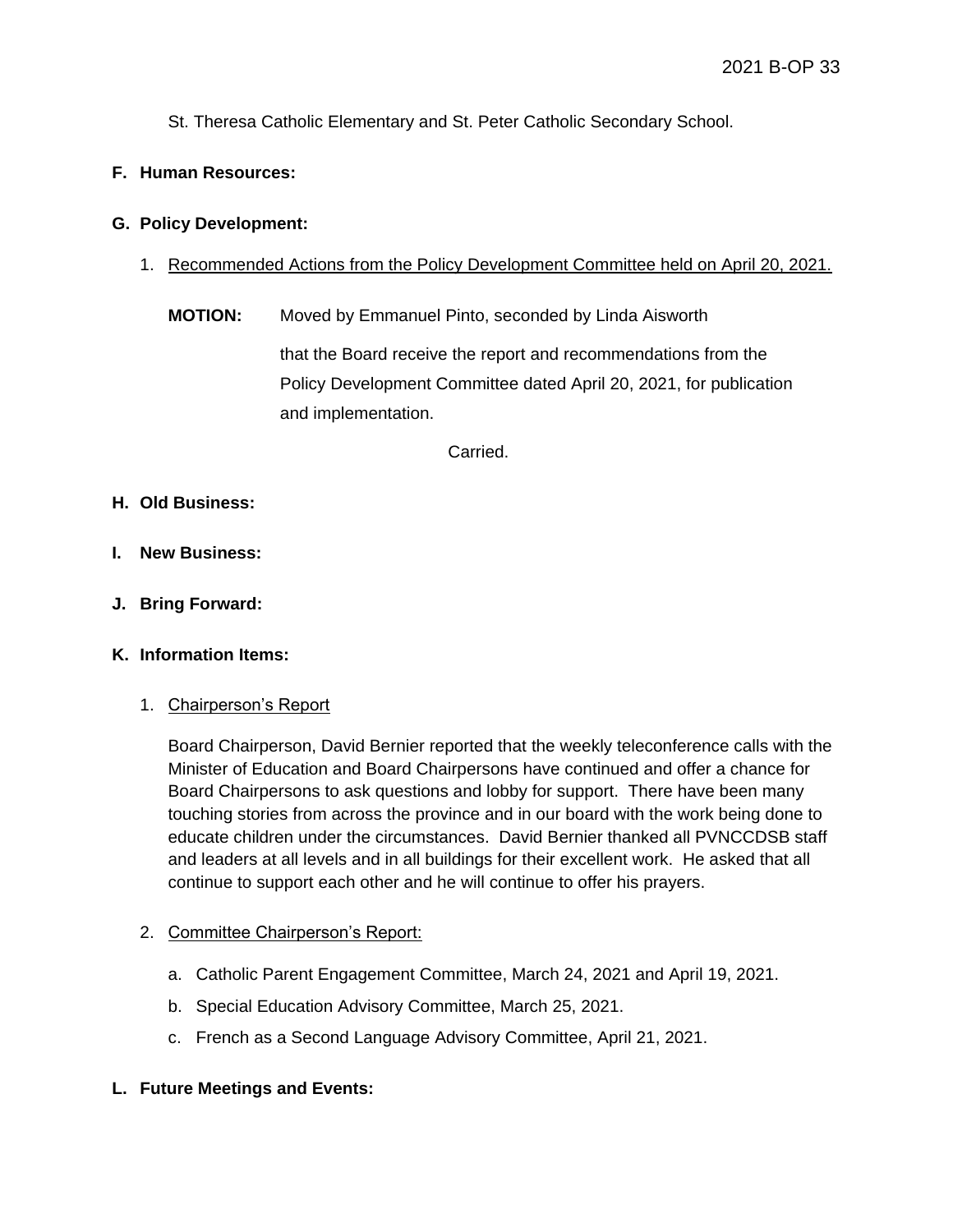# 1. Board Meeting

- a. Board Meeting Open Session, May 25, 2021, 6:30 p.m. (In-camera Session, 6:00 p.m.)
- 2. Board Standing Committee Meetings: (Listed in chronological order.)
	- a. Committee-of-the-Whole, May 10, 2021, 6:30 p.m.
	- b. Chairperson's Committee, May 10, 2021, 4:30 p.m.
	- c. Policy Development Committee, May 12, 2021, 6:30 p.m.
- 3. Other Committee Meetings: (Listed in chronological order.):
	- a. Faith and Equity Advisory Committee, April 28, 2021, 6:30 p.m.
	- b. Special Education Advisory Committee, April 29, 2021, 6:30 p.m.
	- c. Accessibility for All Committee, May 6, 2021, 10:00 a.m.
	- d. Student Council Liaison Committee, May 25, 2021, 4:15 p.m.
	- e. Catholic Parent Engagement Committee, May 31, 2021, 6:30 p.m.
	- f. First Nation Métis and Inuit Advisory Committee, June 1, 2021, 6:30 p.m.
	- g. STSCO Governance Committee, June 2, 2021, 3:00 p.m.
	- h. French as a Second Language Advisory Committee, TBA.
	- i. Audit Committee, TBA.
	- j. Supervised Alternative Learning Committee, TBA.

#### 4. Board Events:

- a. OCSTA Virtual Annual General Meeting, May 1, 2021.
- b. Catholic Education Week, May 2-7, 2021.
- c. OCSTA Catholic Education Week Mass, May 5, 2021, Livestreamed at 11:00 a.m.
- d. Catholic Student Leadership Awards (Online Twitter Event), May 5, 2021.
- e. Catholic Parent Engagement Committee Event (Virtual Event), May 19, 2021, 6:45 p.m.
- f. Canadian Catholic School Trustees Association Virtual Annual General Meeting, June 3-4, 2021

#### **M. Conclusion:**

1. Report from the In-camera Meeting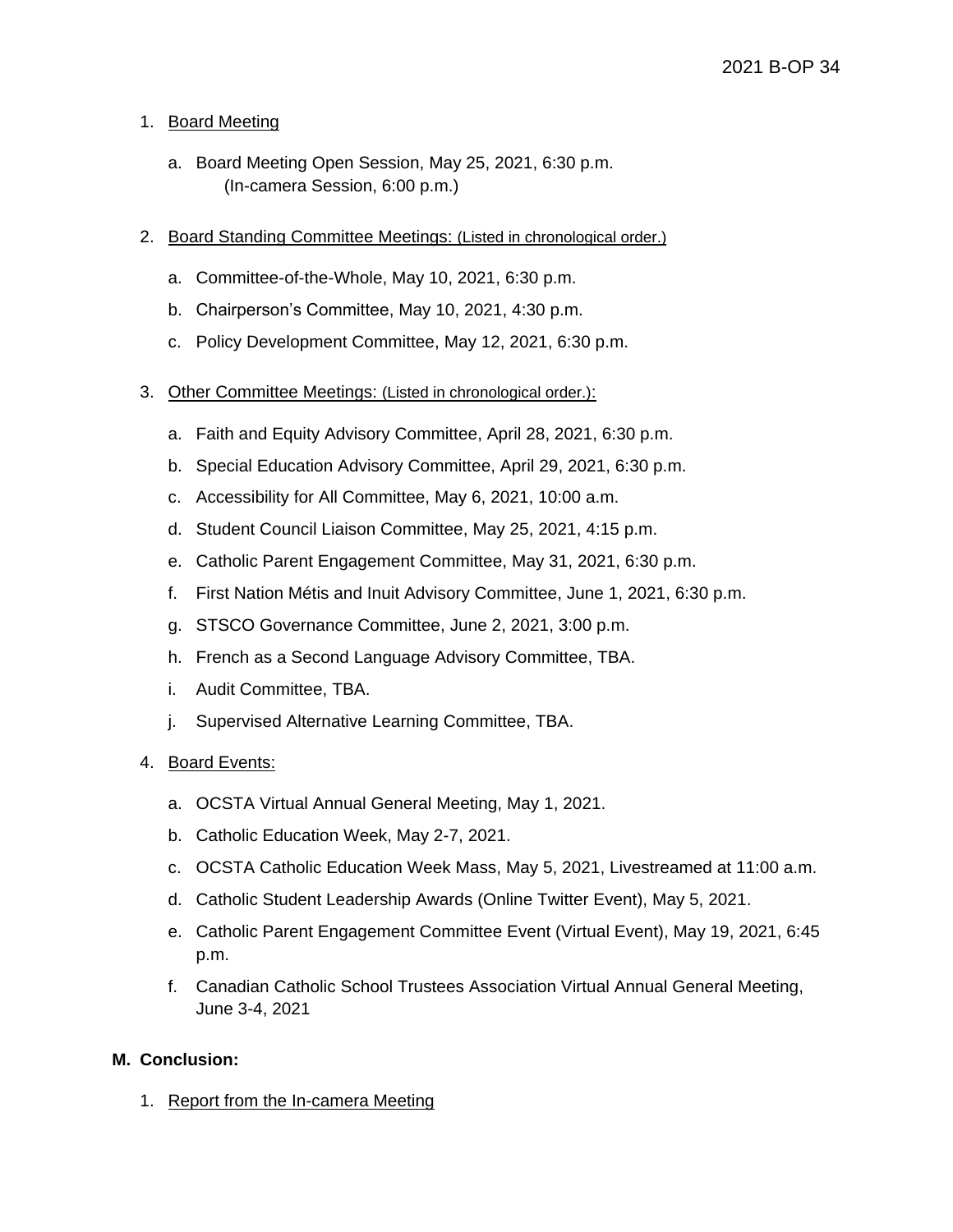MOTION: Moved by Braden Leal, seconded by Kevin MacKenzie

that the Board approve the actions and the discussions arising from the April 27, 2021, in-camera session, as follows:

- A. Call to Order:
	- 1. Opening Prayer
	- 2. Motion for the Approval of agenda with the addition of item E.1 Staffing Matter.
	- 3. No conflicts of interest declared.
	- 4. Motion for the approval of the minutes from the March 23, 2021 Regular In-camera meeting.
- D. Business, Finance and Governance:
	- 1. OCSTA In-Camera Report.
	- 2. STSCO Governance Committee, In-Camera Session Report.
- E. Human Resource Services:
	- 1. Staffing Update
- I. Convening in Open Session:
	- 1. Closing Prayer.
	- 2. Motion to convene in Open Session.

Carried.

2. Closing Prayer

Trustee Kevin MacKenzie concluded the open meeting with prayer.

- 3. Adjournment
	- MOTION: Moved by Braden Leal, seconded by Emmanuel Pinto

that the open session meeting be adjourned at 7:53p.m.

Carried.

David Bernier Board Chairperson Joan Carragher Director of Education, Secretary-Treasurer per M.K.